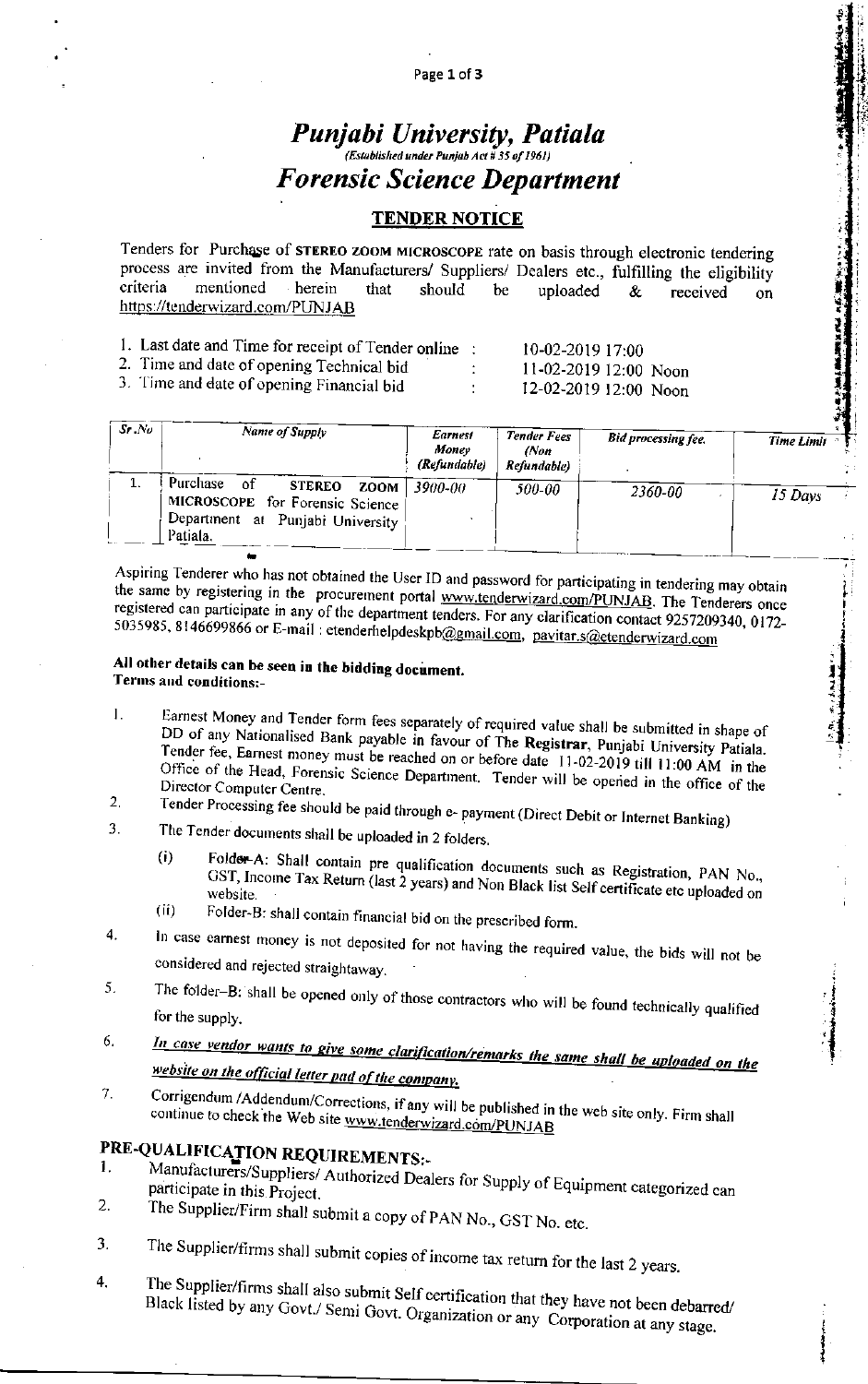|                          |                                  | STEREO ZOOM MICROSCOLE [Forensic Science Department]<br><b>THE RELEASE SECTION PROPERTY</b>                                                                                                                                                                                                                                                                   |  |  |  |  |  |
|--------------------------|----------------------------------|---------------------------------------------------------------------------------------------------------------------------------------------------------------------------------------------------------------------------------------------------------------------------------------------------------------------------------------------------------------|--|--|--|--|--|
| Sr. No                   |                                  | <b>Specifications</b>                                                                                                                                                                                                                                                                                                                                         |  |  |  |  |  |
| 1                        | <b>Product Details</b>           | Make, Model No / Product code                                                                                                                                                                                                                                                                                                                                 |  |  |  |  |  |
| $\overline{\phantom{a}}$ | STEREO ZOOM<br><b>MICROSCOPE</b> | Olympus Corporation, Japan/<br>MODEL (SZ61) STANDARD SET                                                                                                                                                                                                                                                                                                      |  |  |  |  |  |
| 3                        | Performance&<br>Capacity         | MICROSCOPE BOBY WITH 0.67-4.5X ZOOM OPTICS AND 45<br>DEGREES INCLINATION,<br>$(SZ2-ILST)$<br><b>LED</b><br>REFLECTED &<br><b>TRANSMITTED</b><br>LLLUMINATION STAND(DEDICATED GLASS<br><b>PLATE</b><br>IN<br>100MM DIA. INCLUDED,<br>(WHSZ10X-H) EYEPIECE 10X WITH ESD CAPABILITY, F.N. 22,<br>FOCUSABLE,<br>(SZ2-SPBW) BLACK AND WHITE REVERSIBLE STAGE PLATE |  |  |  |  |  |
| 4                        | Device                           | WITH ESD CAPABILITY ON BLACK SURFACE<br>(UYCP-14) POWER CORD,                                                                                                                                                                                                                                                                                                 |  |  |  |  |  |
|                          | Management                       | (COVER-015) DUST COVER                                                                                                                                                                                                                                                                                                                                        |  |  |  |  |  |
| 5                        | Warranty                         |                                                                                                                                                                                                                                                                                                                                                               |  |  |  |  |  |

| Tentative Items description for STEREO ZOOM MICROSCOPE<br>[Forensic Science Department] |                                                                                                           |                 |  |  |  |
|-----------------------------------------------------------------------------------------|-----------------------------------------------------------------------------------------------------------|-----------------|--|--|--|
| S.No                                                                                    | Material/ Equipment Required                                                                              | <b>Quantity</b> |  |  |  |
|                                                                                         | STEREO ZOOM MICROSCOPE MODEL (SZ61) STANDARD SET                                                          |                 |  |  |  |
| $\mathcal{P}$                                                                           | MICROSCOPE BOBY WITH 0.67-4.5X ZOOM OPTICS AND 45 DEGREES<br><b>INCLINATION</b>                           |                 |  |  |  |
|                                                                                         | (SZ2-ILST) LED REFLECTED & TRANSMITTED LLLUMINATION<br>STAND(DEDICATED GLASS PLATE IN 100MM DIA. INCLUDED |                 |  |  |  |
| 4                                                                                       | (WHSZ10X-H) EYEPIECE 10X WITH ESD CAPABILITY, F.N. 22,<br>FOCUSABLE,                                      |                 |  |  |  |
|                                                                                         | (SZ2-SPBW) BLACK AND WHITE REVERSIBLE STAGE PLATE WITH<br>ESD CAPABILITY ON BLACK SURFACE,                | 7               |  |  |  |
| 6                                                                                       | (UYCP-14) POWER CORD,                                                                                     |                 |  |  |  |
|                                                                                         | (COVER-015) DUST COVER                                                                                    |                 |  |  |  |

## **Terms and Conditions:-**

 $\frac{1}{2}$ 

- 1. Prices should be inclusive of all taxes and levies in INR, FOR Punjabi University Patiala.
- 2. Payment will be released after successful installation and commissioning.
- 3. Only one vendor will be selected for the for the item.
- 4. All items to be supplied must be branded and shall be amply supported onsite directly by OEM. All RMA, shall be in name of Punjabi University, Patiala.
- 5. OEM shall be responsible for onsite training / deployment / configuration etc.
- 6. The material is to be made available/ installed within two weeks from date of placing confirmed Purchase Order along with all the bills.
- 7. If there is holiday on the receipt/opening day of the tender, the tender may be received/ opened on the next working day at the same time and at the same place.
- 8. The Registrar reserves the right to reject the tender without assigning any reason before/after opening of the tenders and the tenderers shall have no right or any claim what so ever for the same on this account.